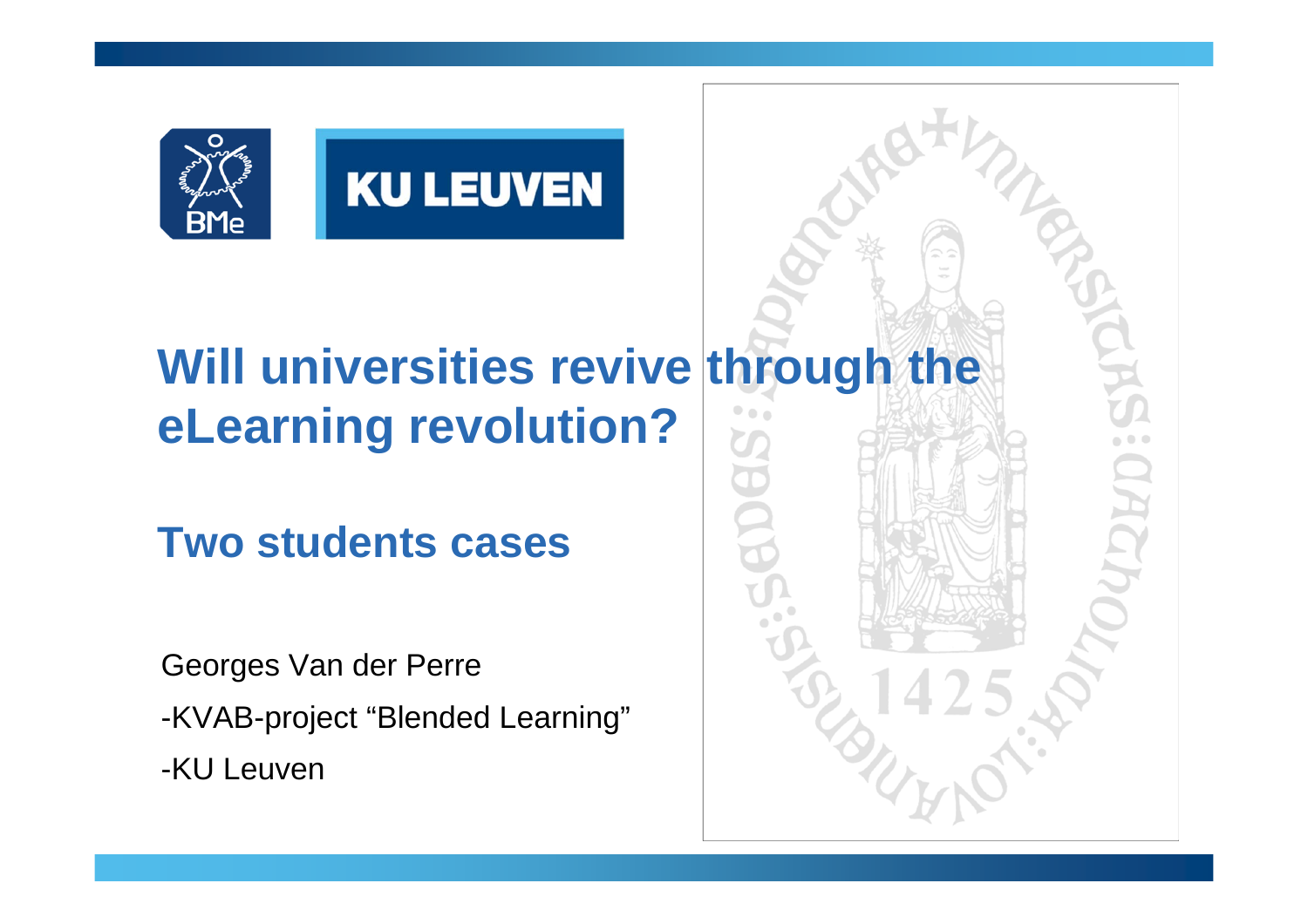

# **Case 1: Diana**

## Master student at the KU Leuven

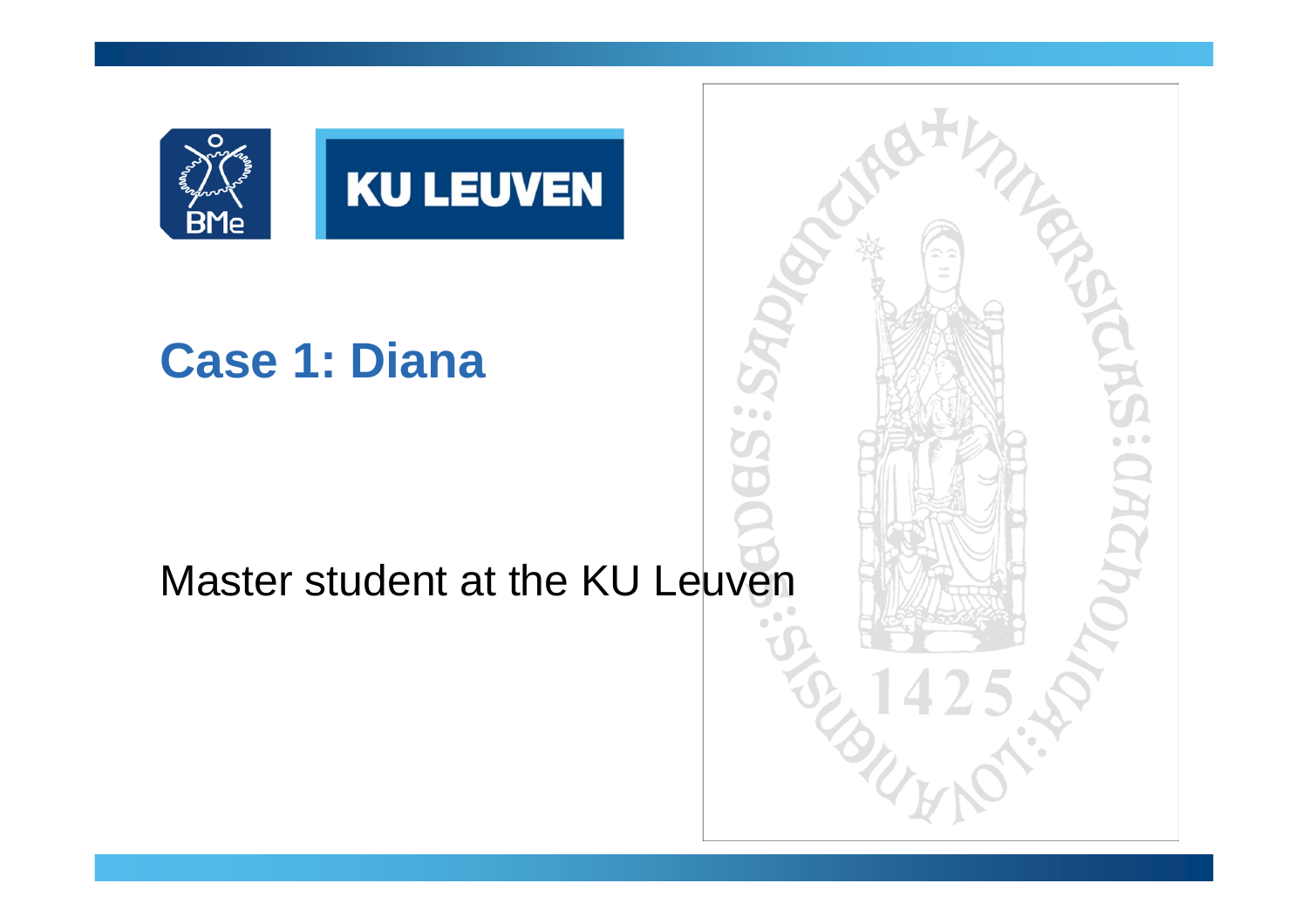

#### **Diana: a virtual Wanderstudent in the real Bologna space**

- **She enrolls as a master student at KU Leuven**
- $\mathcal{L}_{\mathcal{A}}$  Automatically she enters an international digital network of universities, faculties, departments, professors, researchers, students
- $\mathcal{L}(\mathcal{A})$  She has access to online courses and learning resources of top professors and to international communities of learners (students) .
- Together with her study coach she designs her personal study track and submits it to the faculty in view of the acquisition of credentials (a diploma)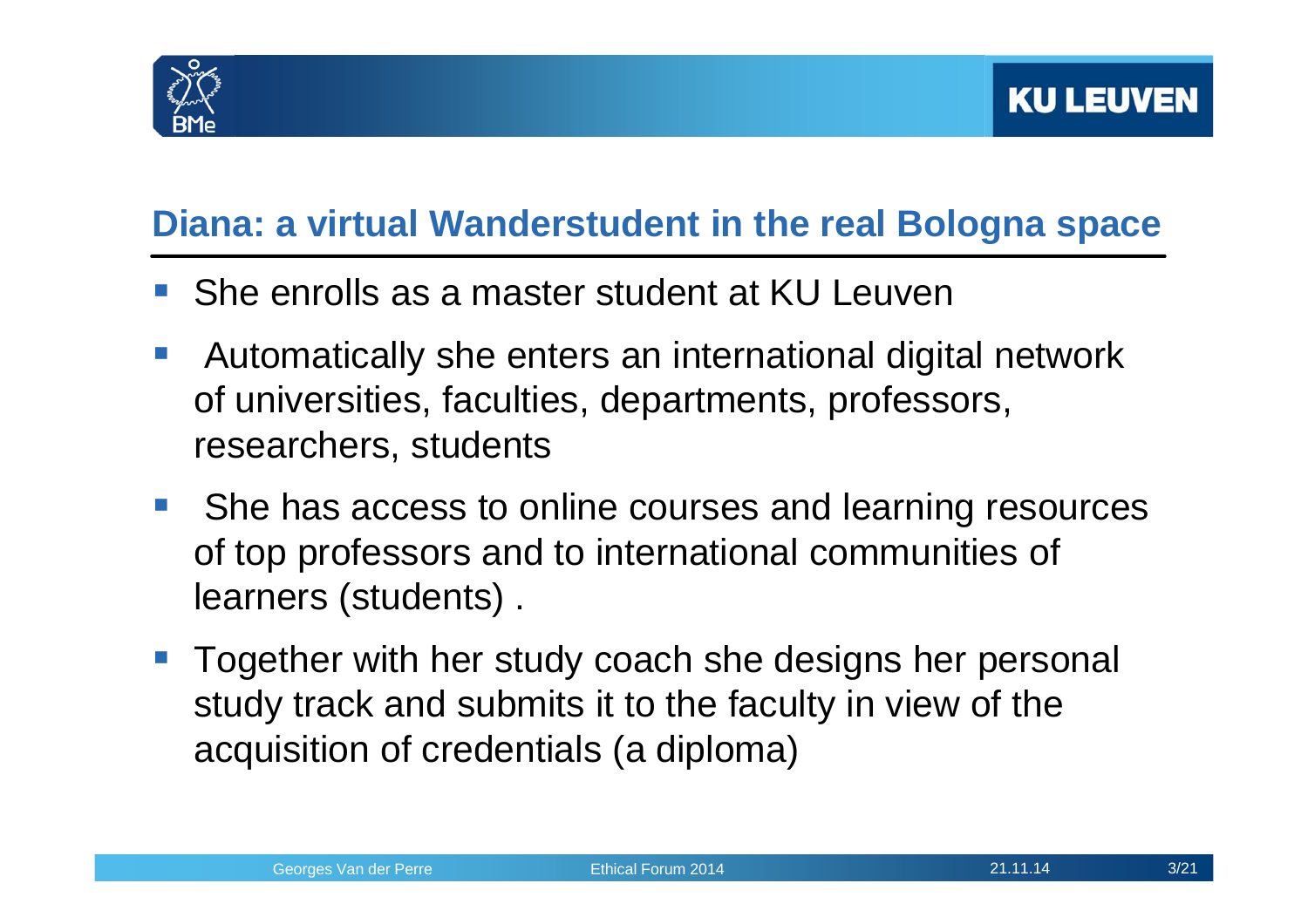

### **Components of Diana's study track**

- courses : not just listening (co-creation of knowledge)
- mainly locally on campus but also globally online: MOOCs, SPOCs, and especially: COOCs in networks
- team assignments and projects
- $\mathcal{L}^{\text{eff}}$ **her own real research and design projects**
- one physical Erasmus experience
- several virtual mobility experiences
- **Service Service**  thorough immersion in the **real** professional (industrial a.o.) world.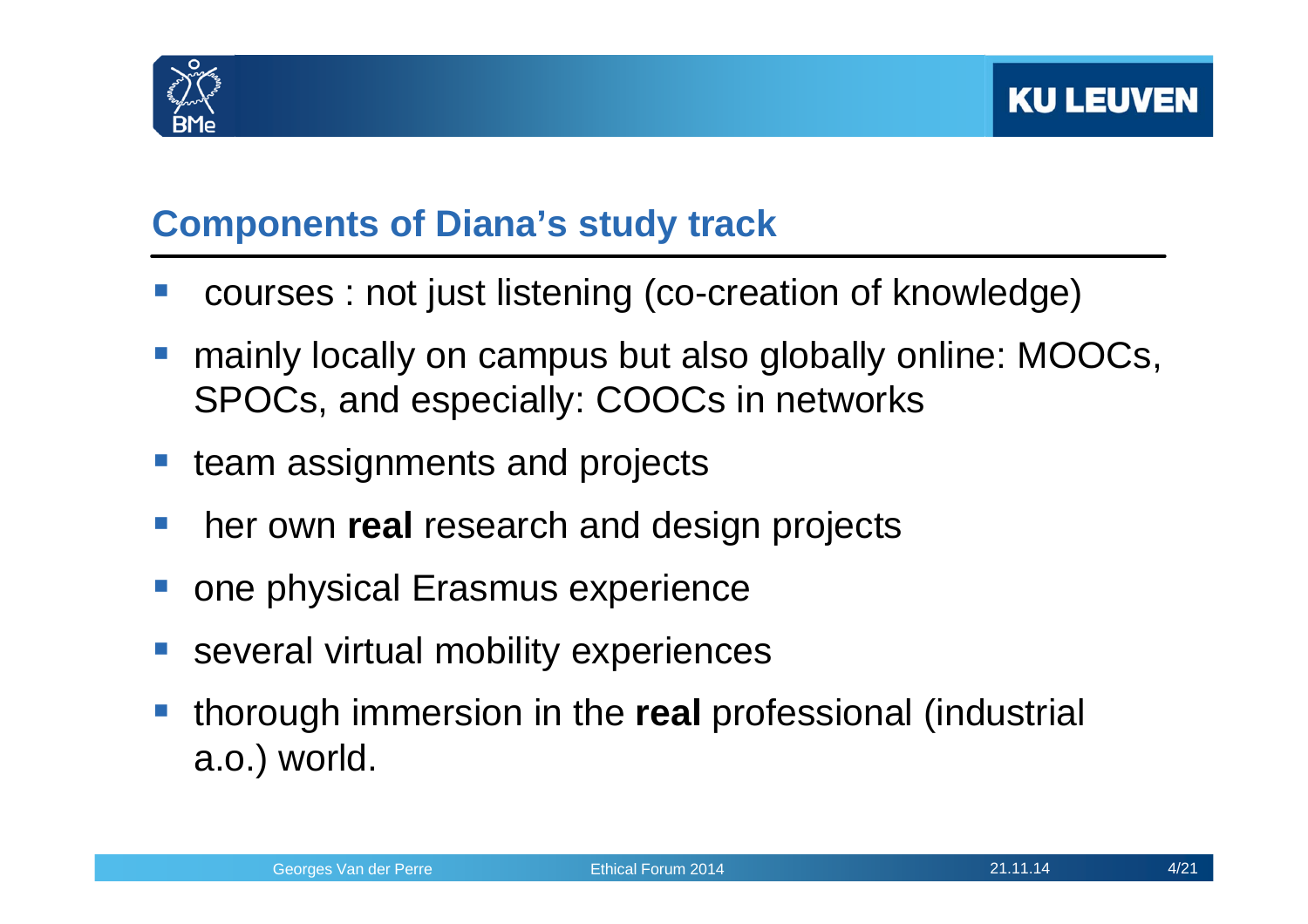

#### **Diana: a virtual Wanderstudent in the real Bologna space**

- $\blacksquare$  Her teachers on campus as well as those online monitor her learning progress through classical exams and tests, assignments, peer assessments, advanced techniques of learning analytics.
- She builds a portfolio of credits and certificates.
- $\mathcal{L}_{\text{max}}$  At the end (5 years) she submits and presents her portfolio to the diploma jury.
- KU Leuven awards her the diploma
- The portfolio can imply credentials from other universities or organisations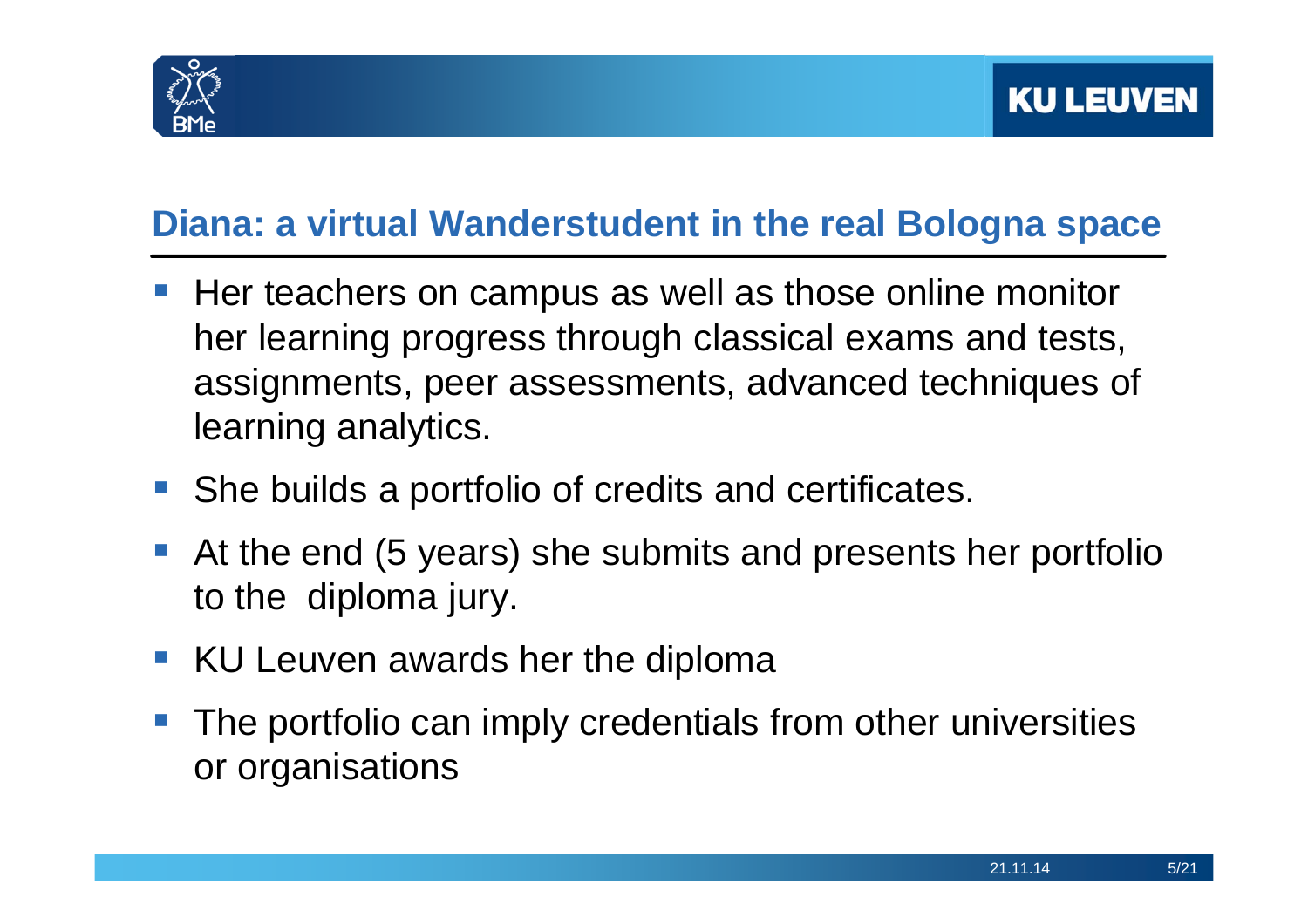

#### **Questions on case 1**

**Does Diana (and her peer students) like this?** 

I hope so.

 **Is it technically and logistically feasible?**  Yes!

#### $\mathcal{L}_{\mathcal{A}}$ **Does it require an effort from the teachers?**

Yes, but no problem, they will take it if the goal is challenging and innovative.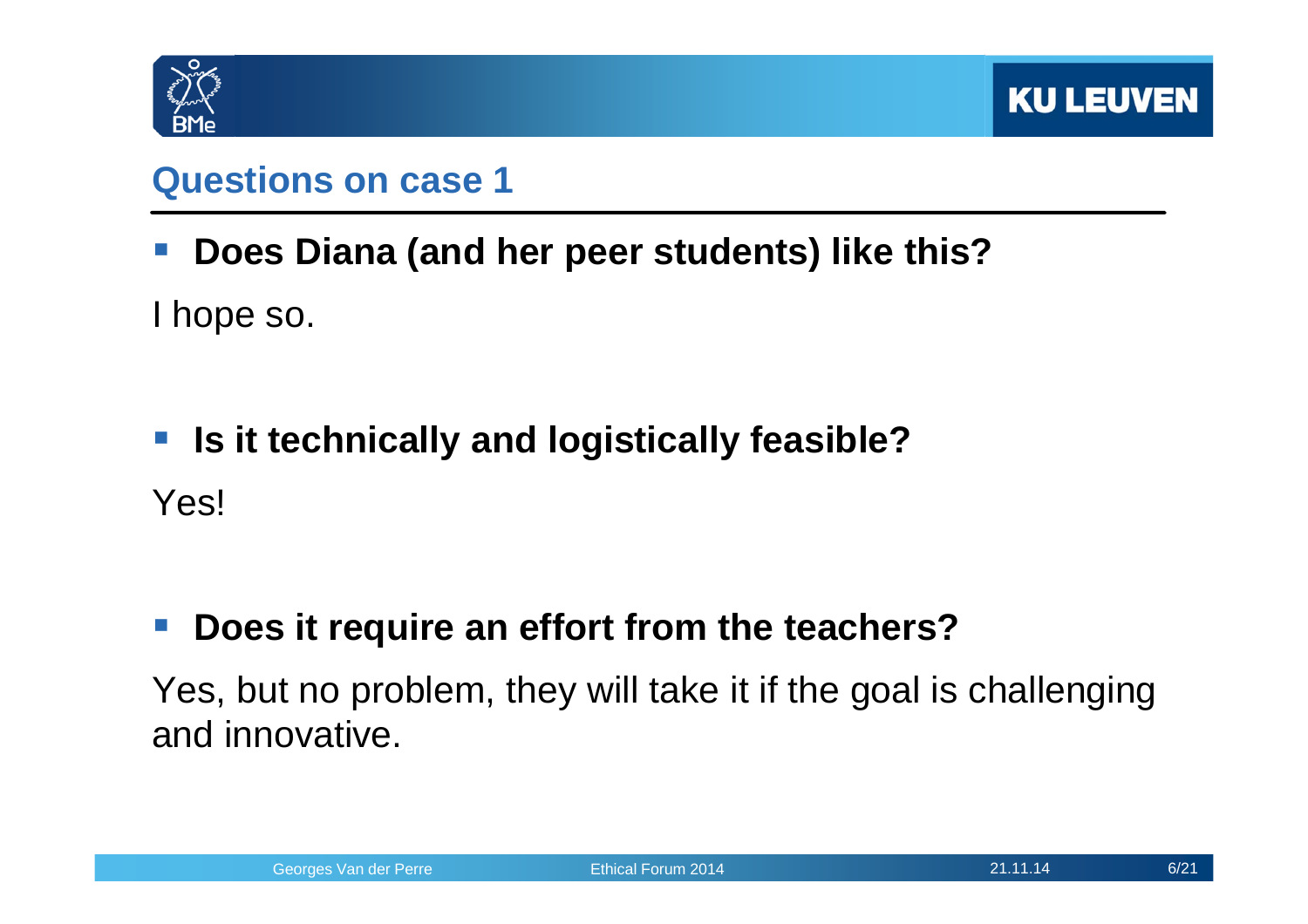

### **Questions on case 1**

#### $\left\vert \cdot \right\vert$ **Does it require an institutional reform?**

Yes. And that's the problem:

-is the university "makeable"?

-who makes it?

-where are the professors in 2014 ?

(anxiously writing papers for A1 journals and project proposals instead of rethinking the university)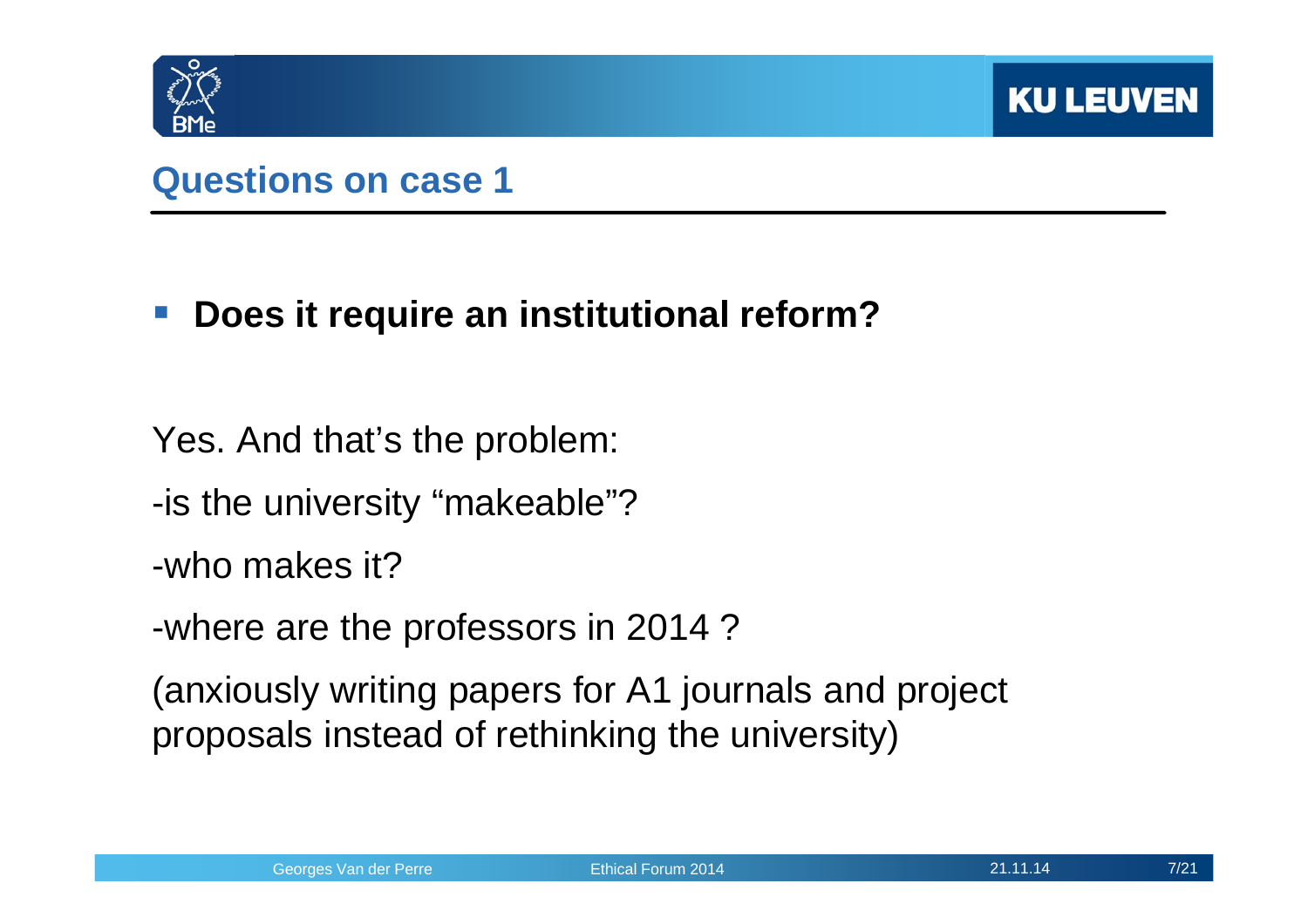

## **Case 2: Pierre**

# Student at the Uni.... or IS... (RDC-Congo)

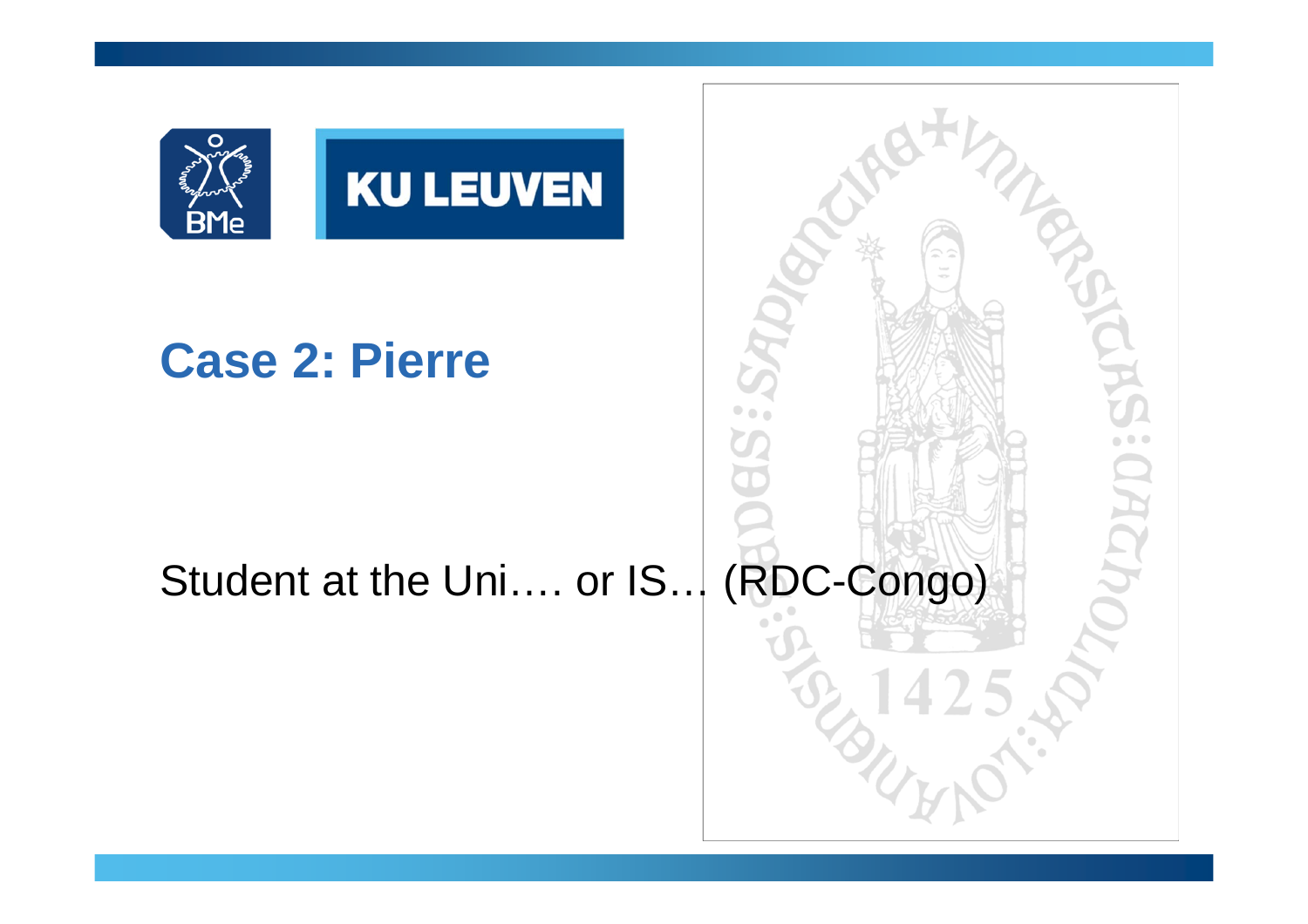

#### **Pierre's study track**

- For a number of courses there is no professor. For some of them he has Belgian guest professors teaching a semester course in two weeks.
- His professors get old, he is not sure that their contents are updated
- **For some courses the lecture theatres are overcrowded**
- His professors teach courses at several institutions and have to travel hundreds of kilometers on bad roads
- It is all chalk and talk, passive listening and very little coursebooks….
- But he is a talented and ambitious youngster